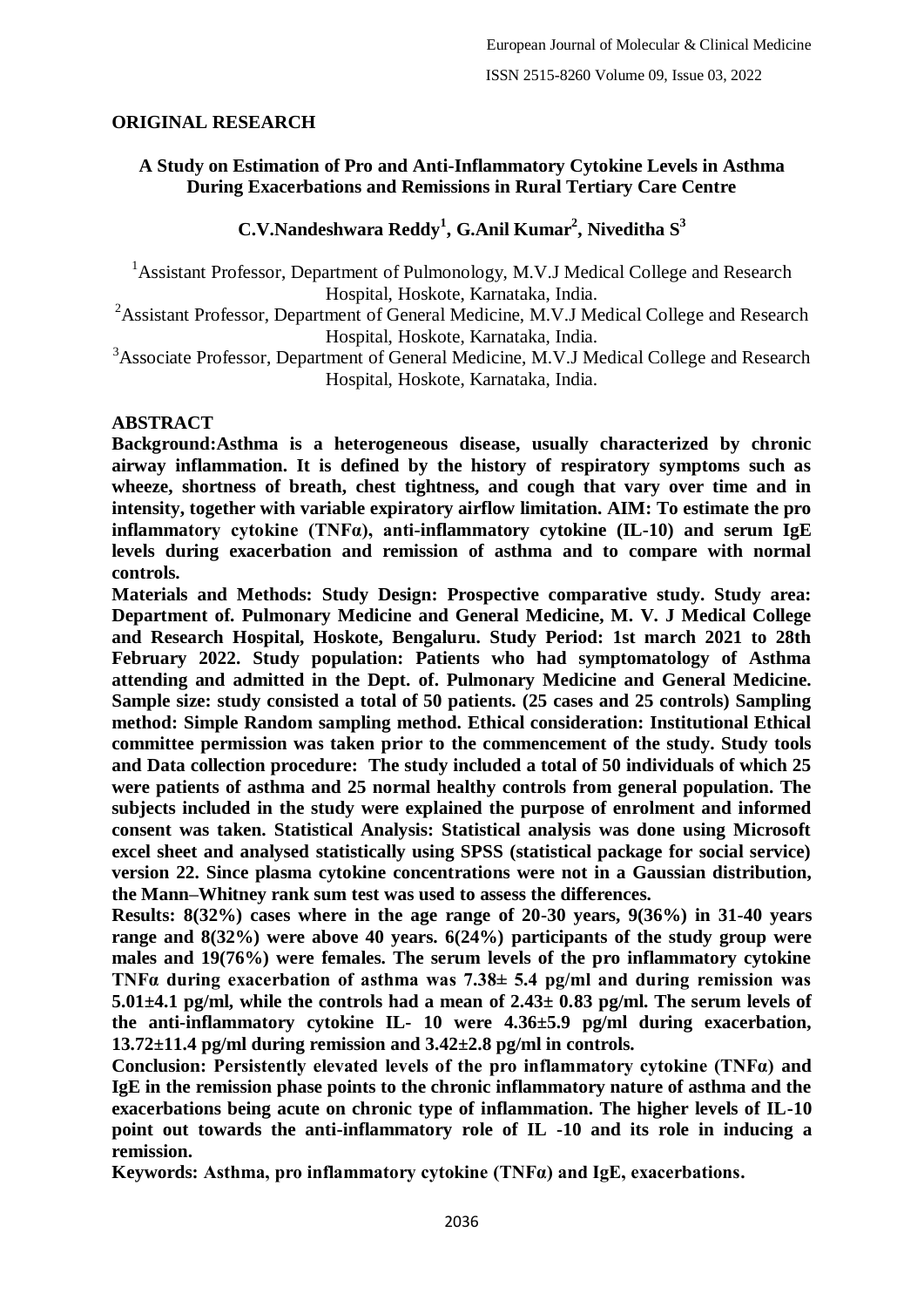**Corresponding Author:**Dr. Niveditha S, Associate Professor, Department of General Medicine, M.V.J Medical College and Research Hospital, Hoskote, Karnataka, India.

# **INTRODUCTION**

Asthma is a heterogeneous disease, usually characterized by chronic airway inflammation. It is defined by the history of respiratory symptoms such as wheeze, shortness of breath, chest tightness, and cough that vary over time and in intensity, together with variable expiratory airflow limitation.

It affects people of all ages and imposes a substantial burden on patients, their families, and the community.[1] 334 million people worldwide suffer from asthma. Among them 8.6% of young adults (aged 18-45) experience asthma symptoms. The burden of asthma is greatest for children aged 10-14 and the elderly aged  $75-79$ .<sup>[2]</sup>

Asthma is a heterogeneous disease with multiple phenotypes that have variable risk factors and responses to therapeutics.<sup>[3]</sup> One of the striking advances in the last decade has been the recognition that cytokines play a critical role in orchestrating, perpetuating and amplifying the inflammatory response in asthma. It is also characterized by a specific pattern of inflammation which is largely driven via immunoglobin E (IgE) dependent mechanisms.[4]The exact functional role of each individual cytokine in the pathogenesis of the disease remains to be fully established. An important aspect when evaluating the functional role of cytokines in a complex disease such as asthma is the interaction with other cytokines in the microenvironment.

Increased expression of pro-inflammatory cytokines such as tumor necrosis factor-α can further enhance the inflammatory process, and is increasingly linked to disease severity TNF- $\alpha$  may have an important amplifying effect on asthmatic inflammation.<sup>[5]</sup> There is evidence of increased expression in asthmatic airways and IgE triggering in sensitized lungs leads to increased expression in epithelial cells. IL-10 is a pleiotropic cytokine that can exert either immunosuppressive or immunostimulatory effects on a variety of cell types. It is a potent inhibitor of monocyte/macrophage function, suppressing the production of a number of proinflammatory cytokines including  $TNF-\alpha$ .<sup>[6]</sup>

So the present study was undertaken to estimate the pro and anti-inflammatory cytokine levels in asthma during exacerbations and remissions and compare these values with the control population.

# **AIM:**

To estimate the pro inflammatory cytokine (TNFα), anti-inflammatory cytokine (IL-10) and serum IgE levels during exacerbation and remission of asthma and to compare with normal controls.

# **MATERIALS & METHODS**

**Study Design:** Prospective comparative study.

**Study area:** Department. of. Pulmonary Medicine and General Medicine, M. V. J Medical College and Research Hospital, Hoskote, Bengaluru.

**Study Period:** 1st march 2021 to 28th February 2022.

**Study population:** Patients who had symptomatology of Asthma attending and admitted in the Department of. Pulmonary Medicine and General Medicine.

**Sample size:** study consisted a total of 50 patients. (25 cases and 25 controls)

**Sampling method:** Simple Random sampling method.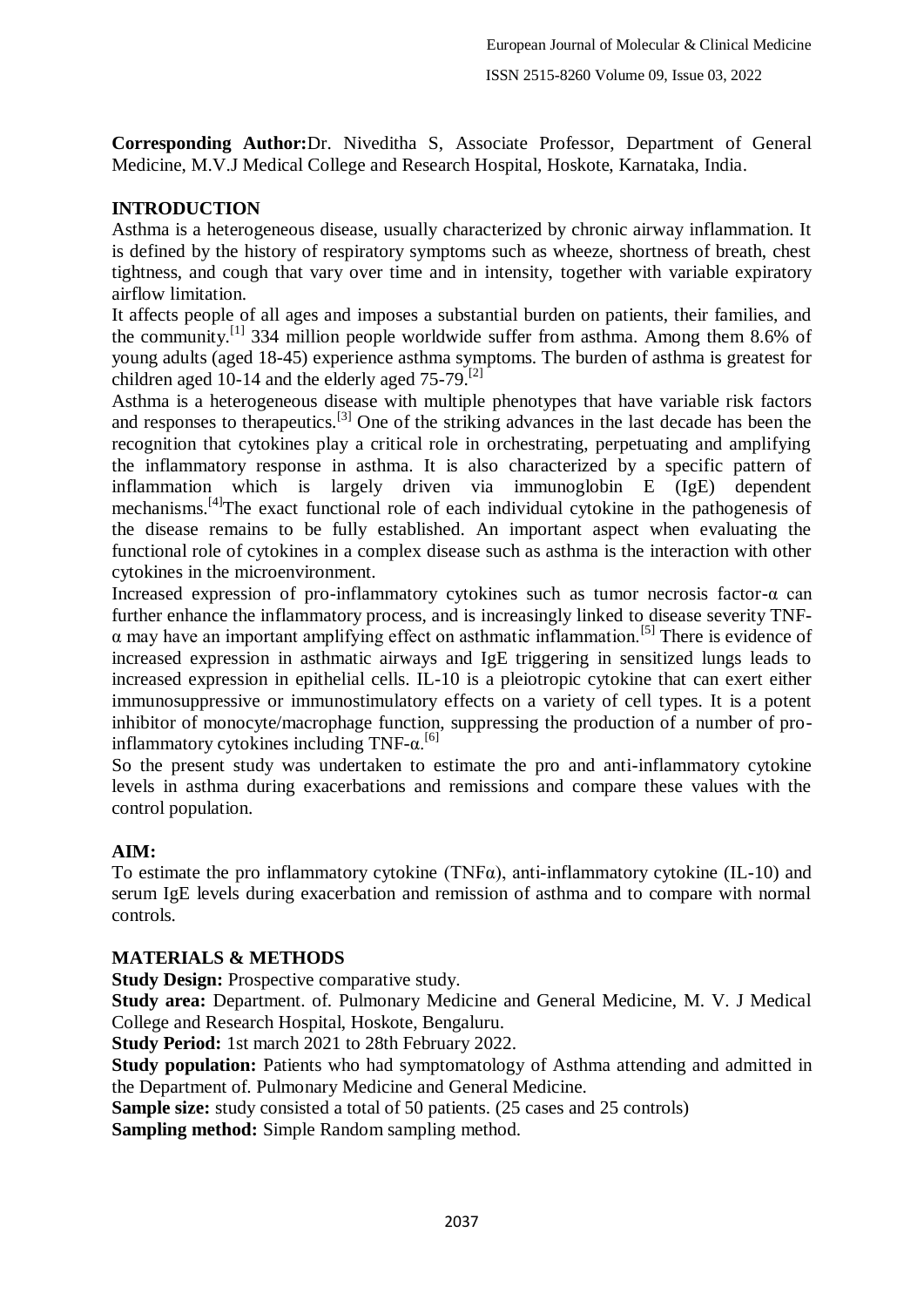ISSN 2515-8260 Volume 09, Issue 03, 2022

# **Inclusion Criteria for Cases**

- Willing
- Both males and females
- Age 18 years and above
- $\bullet$  Diagnosed cases of asthma by spirometry showing a post bronchodilator reversibility of  $>$ 12% or 200 ml or clinically diagnosed cases in acute exacerbations.

# **Exclusion Criteria for Cases**

- Unwilling
- Age :  $<18$  years,  $>65$  years
- Pregnancy
- Lung pathology like COPD
- Underlying connective tissue disorder
- Malignancy
- Active infection elsewhere in the body.
- Smokers
- Patients with Renal and Cardiac failure

# **Inclusion Criteria for Controls**

- Age between 18 to 65 years
- Willing to take part
- Both males and females

### **Exclusion criteria for Controls**

- Unwilling
- Age  $<$  18yrs > 65 yrs
- Pregnancy
- Smoking
- Family history of asthma
- $\bullet$  Atopy / allergy
- Any active infection
- Any other systemic illness: diabetes mellitus, connective tissue disorders, malignancy.

**Ethical consideration:** Institutional Ethical committee permission was taken prior to the commencement of the study.

#### **Study tools and Data collection procedure**

The study included a total of 50 individuals of which 25 were patients of asthma and 25 normal healthy controls from general population. The subjects included in the study were explained the purpose of enrolment and taken informed consent.

Venous blood (5 ml) was taken from each participant. Whole blood was collected using ethylene diamine tetra acetic acid (EDTA) tubes and naturally coagulated for about 20 minutes at room temperature, and centrifuged at 2000 r/min for 10 minutes. The supernatant was collected carefully and stored at  $-70^{\circ}$ C. Enzyme-linked immunosorbent assay (ELISA) was used to detect plasma TNF- α, IL 10 and IgE levels.

A total of twenty-five patients were enrolled during exacerbation and the corresponding samples during remission. Twenty-five controls were enrolled.

Exacerbation was defined as acute worsening of cough, breathlessness or chest tightness in a known asthmatic or a new patient with symptoms consistent of acute asthma.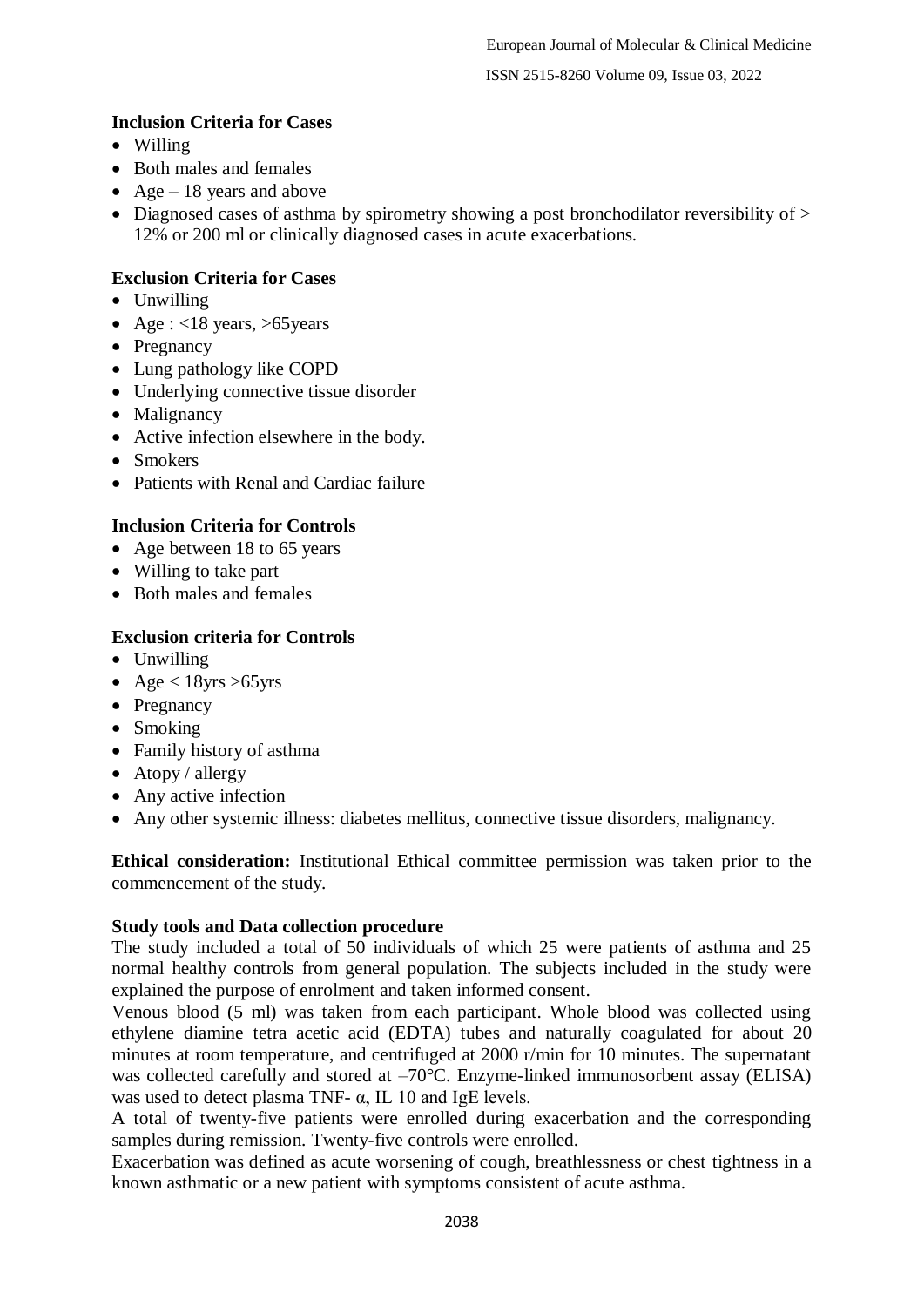Remission was symptom alleviation following treatment of asthma, within one to two weeks after initiation of treatment.

The serum which was stored appropriately at -700C in the college laboratory was retrieved. ELISA was performed using commercially available kit as per the manufacturer's instructions and serum levels of TNF  $\alpha$ , IL-10 and IgE was estimated.

Diaclone ELISA kit was used for the estimation of TNFα (950.090 Human TNFα ELISA kitversion 9) and IL 10 (950.060 Human IL 10 ELISA kit Insert Version11) and Monobind Inc. Accu Bind ELISA microwells kit(product code 2525-300) was used for IgE estimation. The procedure was performed as per manufacturer's instructions.

# **Statistical Analysis:**

Statistical analysis was done using Microsoft excel sheet and analysed statistically using SPSS (statistical package for social service) version 22. Since plasma cytokine concentrations were not in a Gaussian distribution, the Mann–Whitney rank sum test was used to assess the differences in the concentration of cytokines in asthmatic patients (during remission and exacerbation) and control subjects. The Spearman's rank correlation test was used to ascertain the correlation among plasma cytokine concentrations. A probability of  $P < 0.05$  was considered as significant association.

### **RESULTS**

| Tuble 1: ALC and Dex Distribution of Cases |                |                 |  |  |  |  |  |
|--------------------------------------------|----------------|-----------------|--|--|--|--|--|
| Age in years                               | Cases $n = 25$ | Controls $n=25$ |  |  |  |  |  |
| $20 - 30$                                  | 8 (32%)        | 8 (32%)         |  |  |  |  |  |
| $31 - 40$                                  | 9(36%)         | 8(32%)          |  |  |  |  |  |
| $>40$                                      | 8 (32%)        | 9(36%)          |  |  |  |  |  |
| Males                                      | 6(24%)         | 6(24%)          |  |  |  |  |  |
| Females                                    | 19 (76%)       | 19 (76%)        |  |  |  |  |  |

### **Table 1: Age and Sex Distribution of Cases**

8(32%) cases where in the age range of 20-30 years, 9(36%) in 31-40 years range and 8(32%) were above 40 years. 6(24%) participants of the study group were males and 19(76%) were females.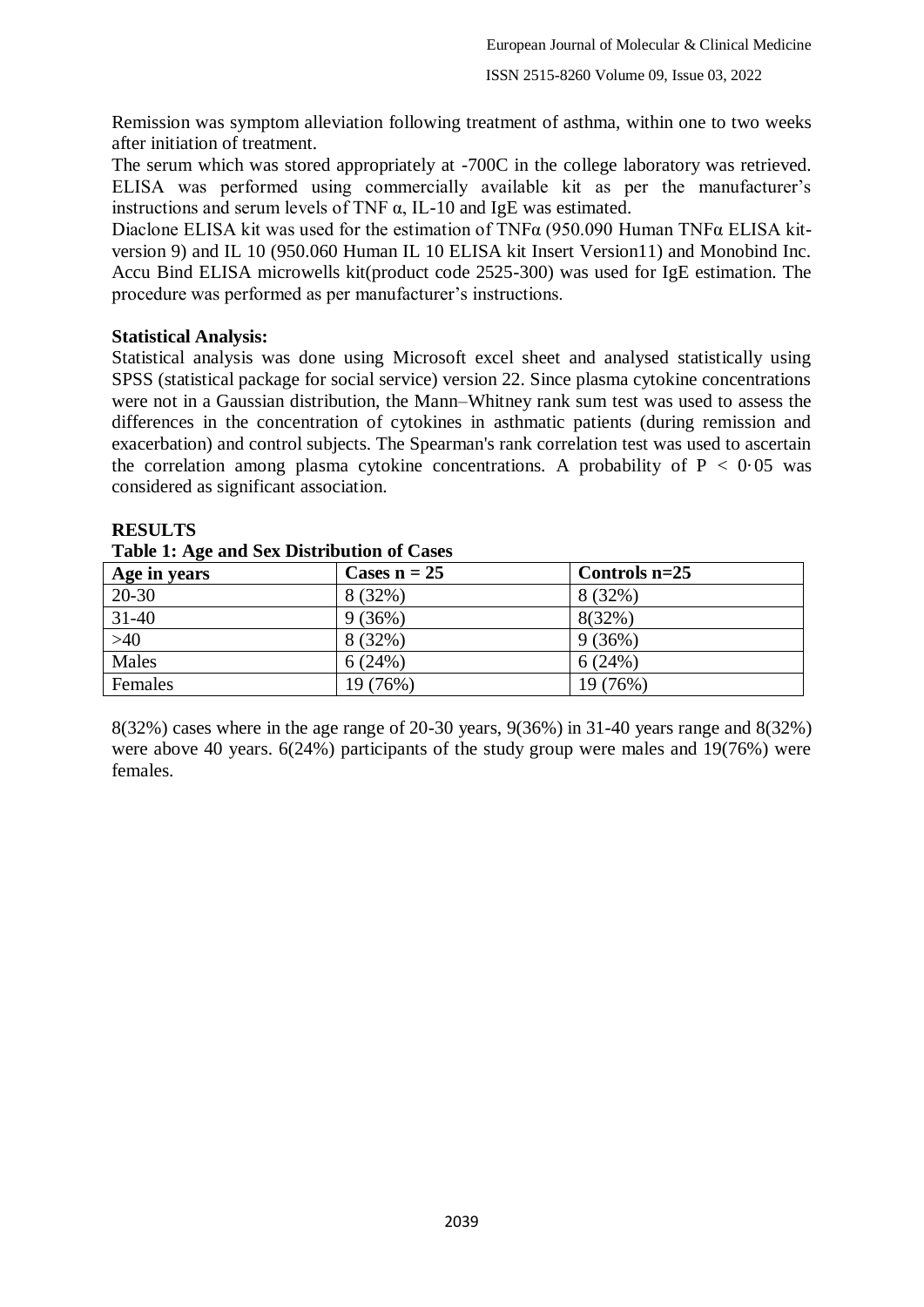

#### **Figure 1: the socio demographic distribution of the cases.**

All the participants were from the rural population, maximum being illiterate (52%) and (60%) were unemployed, most of them being females. The participants were predominantly illiterate, unemployed and from rural background.

| <b>Factors</b>        | Frequency $(n = 25)$ |
|-----------------------|----------------------|
| Allergen exposure     | $15(60\%)$           |
| Biomass fuel exposure | 8 (32%)              |
| <b>Family history</b> | 6(24%)               |

60% of the participants have allergen exposure at home or work place in the form of dust and smoke.32% had a history of significant biomass fuel exposure. 24% had a family history of first degree relative with asthma.

#### **Table 3: Treatment History**

| <b>Treatment history</b> | $n = 25$   |
|--------------------------|------------|
| Regular treatment        | $7(28\%)$  |
| Symptomatic treatment    | $17(68\%)$ |
| Not on any treatment     | (4%        |

28% of the patients were on regular treatment with ICS/LABA combination twice a day. 68% of the patients were not on any regular treatment; used medication ranging from oral corticosteroids, salbutamol inhalers or tablets on symptomatic basis.one patient was not on any treatment and had a prior self-limiting episode

#### **Table 4: Duration of Asthma in Years**

| <b>Duration in years</b> | $n=25$    |
|--------------------------|-----------|
| $<$ 10 years             | $(44\%$   |
| $10-20$ years            | 6(24%)    |
| $>20$ years              | $8(32\%)$ |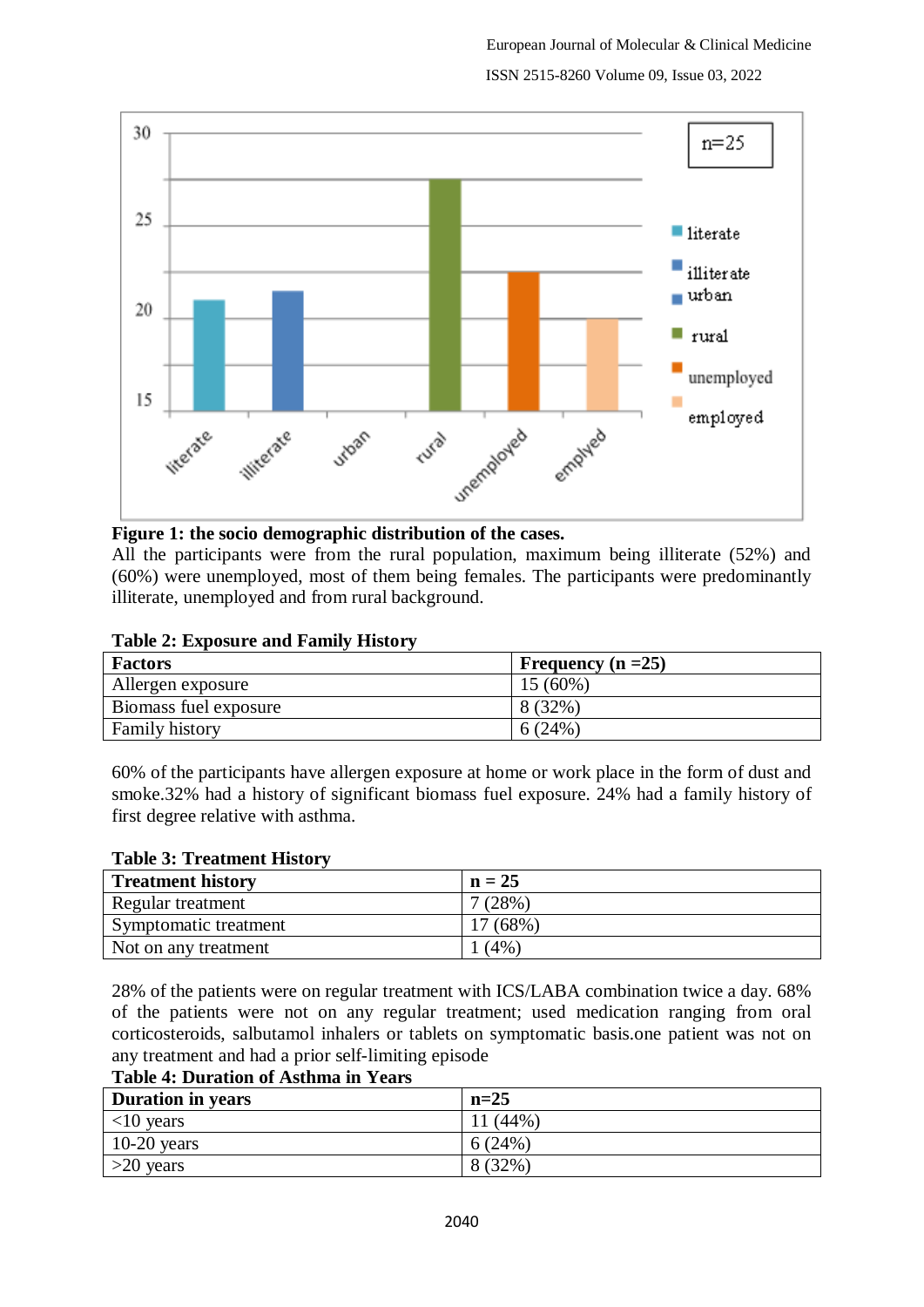11 patients had duration of illness less than 10 years, 6 had duration of illness between 10-20 years and 8 had duration of illness more than 20 years.

|  |                                          |  | Table 5: estimated pro and anti-inflammatory cytokine levels in asthma during |  |  |  |
|--|------------------------------------------|--|-------------------------------------------------------------------------------|--|--|--|
|  | exacerbation, remission and in controls. |  |                                                                               |  |  |  |

| Cytokine             | Controls Mean $\pm SD$ | <b>During</b>        | During remission |
|----------------------|------------------------|----------------------|------------------|
|                      |                        | exacerbationMean± SD | Mean $\pm SD$    |
| TNF $\alpha$ (pg/ml) | $2.4316 \pm 0.83$      | $7.38 \pm 5.4$       | $5.01 \pm 4.1$   |
| IL $10(pg/ml)$       | $3.4204 \pm 2.8$       | $4.36 \pm 5.9$       | $13.72 \pm 11.4$ |

The serum levels of the pro inflammatory cytokine  $TNF\alpha$  during exacerbation of asthma was 7.38 $\pm$  5.4 pg/ml and during remission was 5.01 $\pm$ 4.1 pg/ml, while the controls had a mean of  $2.43\pm 0.83$  pg/ml. The serum levels of the anti-inflammatory cytokine IL- 10 were  $4.36\pm 5.9$ pg/ml during exacerbation,  $13.72 \pm 11.4$  pg/ml during remission and  $3.42 \pm 2.8$  pg/ml in controls.

The serum levels of TNFα were elevated during exacerbation and reduced in remission but still higher than controls. IL -10 levels were found to be elevated in remission when compared to exacerbation and at a lower level in controls.

|                                    |  |  |  |  | Table 6: Estimated IgE levels in the control group and the asthmatic group (during |  |
|------------------------------------|--|--|--|--|------------------------------------------------------------------------------------|--|
| exacerbation and during remission) |  |  |  |  |                                                                                    |  |

| <b>IgE</b> levels | <b>Control</b>  | Asthma patients    | Asthma patients   |
|-------------------|-----------------|--------------------|-------------------|
| IU/ml             | group           | duringExacerbation | duringRemission   |
| Mean              | $52.3 \pm 61.1$ | $230.9 \pm 148.5$  | $119.4 \pm 137.9$ |

The serum level of IgE in the control group was  $52.3\pm61.1$  IU/ml, while in the cases during exacerbation it was  $230.9 \pm 148.5$  IU/ml and during remission it was  $119.4 \pm 137.9$ IU/ml. Elevated IgE levels in cases during exacerbation than in remission and higher levels in remission when compared to the control group.

| Table 7: Comparison of Pro and Anti-Inflammatory Cytokine Levels in Patients with |  |  |
|-----------------------------------------------------------------------------------|--|--|
| <b>Asthma During Exacerbation and Remission</b>                                   |  |  |

| <b>Cytokine</b>     | DuringexacerbationMean | <b>During remission</b> |         |        |
|---------------------|------------------------|-------------------------|---------|--------|
|                     | $\pm SD$               | Mean $\pm SD$           | score   | value  |
| $TNF-\alpha(pg/ml)$ | $7.38 \pm 5.4$         | $5.01 \pm 4.1$          | 2.13    | < 0.05 |
| IL10 $(pg/ml)$      | $4.36 \pm 5.9$         | $13.72 \pm 11.4$        | $-4.57$ | < 0.05 |

A statistically significant difference is seen between the two parameters during remission and exacerbation.

| Table 8: Comparision of pro and anti-inflammatory cytokine levels in patients with |  |  |  |  |  |  |
|------------------------------------------------------------------------------------|--|--|--|--|--|--|
| asthma during remission and in controls.                                           |  |  |  |  |  |  |

| Cytokine              | <b>During</b>            | In controls Mean $\pm SD$ |       | D      |
|-----------------------|--------------------------|---------------------------|-------|--------|
|                       | <b>RemissionMean ±SD</b> |                           | score | value  |
| TNF- $\alpha$ (pg/ml) | $5.01 \pm 4.1$           | $2.43 \pm 0.83$           | 2.78  | < 0.05 |
| IL 10 $(pg/ml)$       | $13.72 \pm 11.4$         | $3.42 \pm 2.79$           | 5.02  | < 0.05 |

A statistically significant difference is seen in these cytokine levels during remission and in control group.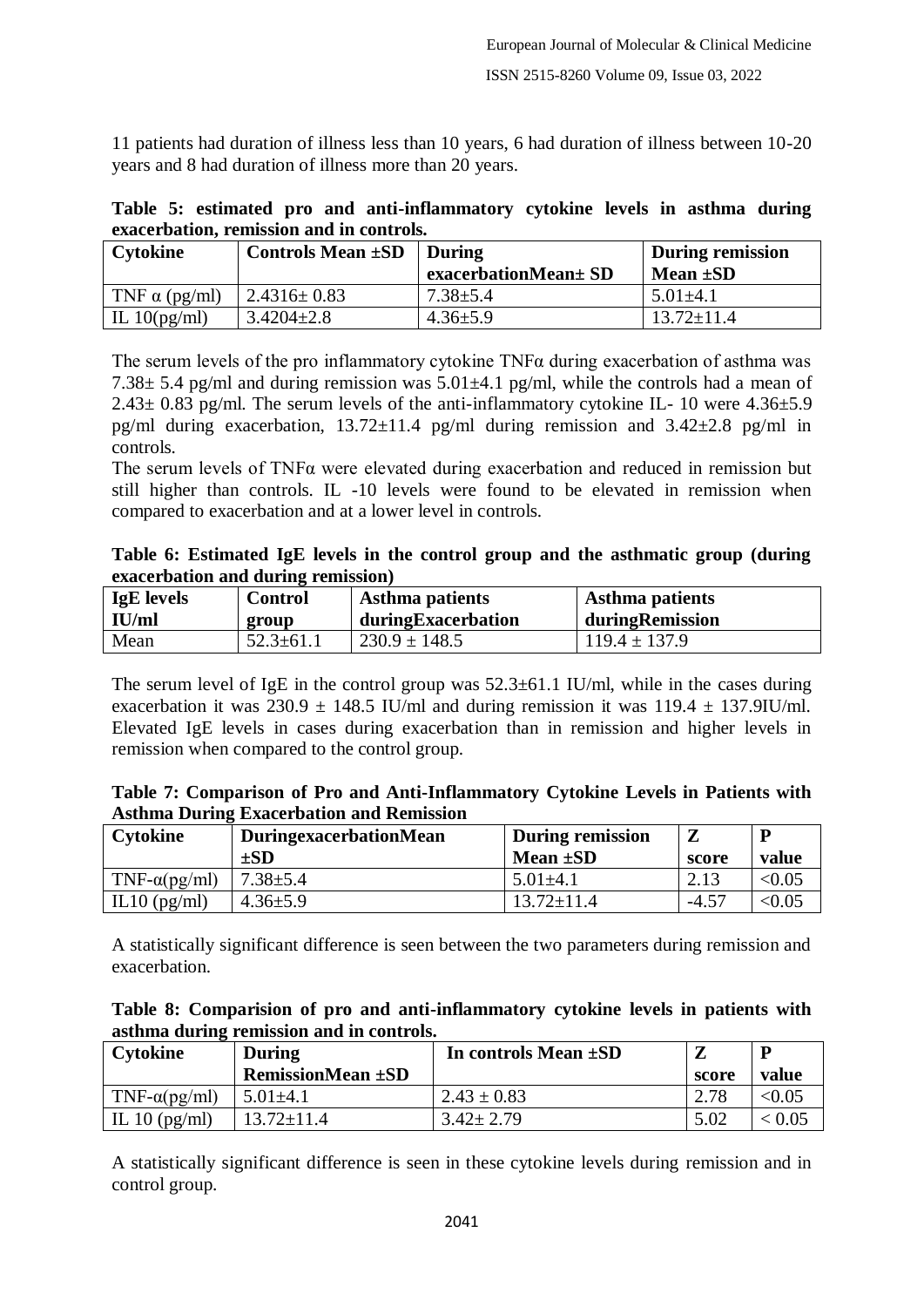| <b>IgE</b> during exacerbation | <b>IgE</b> during remission | Z score   P value |                    |
|--------------------------------|-----------------------------|-------------------|--------------------|
| $230.9 \pm 148.5$              | $119.4 \pm 137.9$           | 2.91              | < 0.05             |
| IgE during remission           | IgE in controls             | Z score           | $\mathsf{P}$ value |
| $119.4 \pm 137.9$              | $52.3 \pm 61.1$             | 1.061             | < 0.05             |

**Table 9: Comparision of serum IgE levels in exacerbation, remission and controls.**

A statistically significant difference is seen in the IgE levels during exacerbation and remission and also during remission and the control group.

### **DISCUSSION**

Of the twenty-five patients in the case group, 6(24%) participants of the study group were males and 19(76%) were females. 8(32%) cases where in the age range of 20-30 years,9(36%) in 31-40 years range and 8(32%)were above 40 years.The age range of cases was 19 to 66 years, the mean age of the cases was 39.96 years. All the participants were from rural background.12(48%) of them were literates and 13 (52%) of them were illiterates.10 (40%) of them were employed. Most of them being farmers and 15 (60%) of them were unemployed most of them being housewives.

The results of the present study showed that serum IgE level were significantly higher in the asthma group (during exacerbation and after remission) compared with the control group. Our study is in agreement with the study by Thirunavukkarasu et al,<sup>[7]</sup> who investigated serum IgE level in 60 asthmatic patients between 18 and 60years of age, classified according to the GINA classification (31 male and 29 female), and 13 healthy controls between 18 and 60 years of age. They found that the mean IgE level in the control group was 151 IU/ml and that in the asthmatic group ranged from 404 to 1045 IU/ml. They attributed this to the fact that there is a link between total IgE and asthma, which appears to be independent of allergen sensitization. One of the typical aspects of airway inflammation of asthma is the infiltration of the airway wall by T-helper type 2 cells. These cells are attracted to inflammatory sites by adhesion molecules and chemokines, among which CCR3 and CXCR4 receptors appear to be of importance. Differentiation of B-cells into IgE secreting plasma cells is a complex cascade of events in which cytokines play a crucial role. Both interleukin (IL)-4 and IL-13 induce IgE synthesis, whereas Interferon-γ and IL-12 block IgE synthesis. IgE production by B-cells not only requires the presence of IL-4 or IL-13 but also a physical interaction between T and B cells, involving a number of surface and adhesion molecules such as CD40-CD40L and CD28/CD80. Production of T-helper type 2-cytokines is not restricted to T-cells, as basophils and mast cells can produce them, indicating that these cells may be of importance in the synthesis of IgE.<sup>[8]</sup> It may be proposed that the levels of IgE are quite high locally at the site of inflammation and the serum levels do not necessarily reflect the levels in lungs and bronchus. It is also known that IgE is bound to mast cells with rather high affinity and hence the circulating IgE may not give conclusive evidence of the severity of inflammation.<sup>[9]</sup>

The results revealed the pro inflammatory cytokine TNFα to have a mean value of 7.38±5.4 pg/ml (S.E 1.08) (range  $-2.48-23.26$ ) during exacerbation of asthma and  $5.01\pm4.1$ pg/ml (S.E 0.824) (range - 1.49-14.31) during remission. TNFα being a pro inflammatory cytokine was elevated during the exacerbation phase of asthma and the levels decreased significantly in remission (p<0.05). The TNF $\alpha$  level in the control group was 2.4316 $\pm$  0.83 pg/ml (S.E 0.16) (range -1.09-3.98). It was also found that the TNF  $\alpha$  levels in remission period of the asthmatics was higher than compared to controls and this difference was statistically significant ( $p<0.05$ ).

The anti-inflammatory cytokine IL-10 levels was found to have a mean value of 4.36±5.9 pg/ml (S.E- 1.18) (range -0.57-29.12) during exacerbation and  $13.72 \pm 11.4$  pg/ml (S.E - 2.29)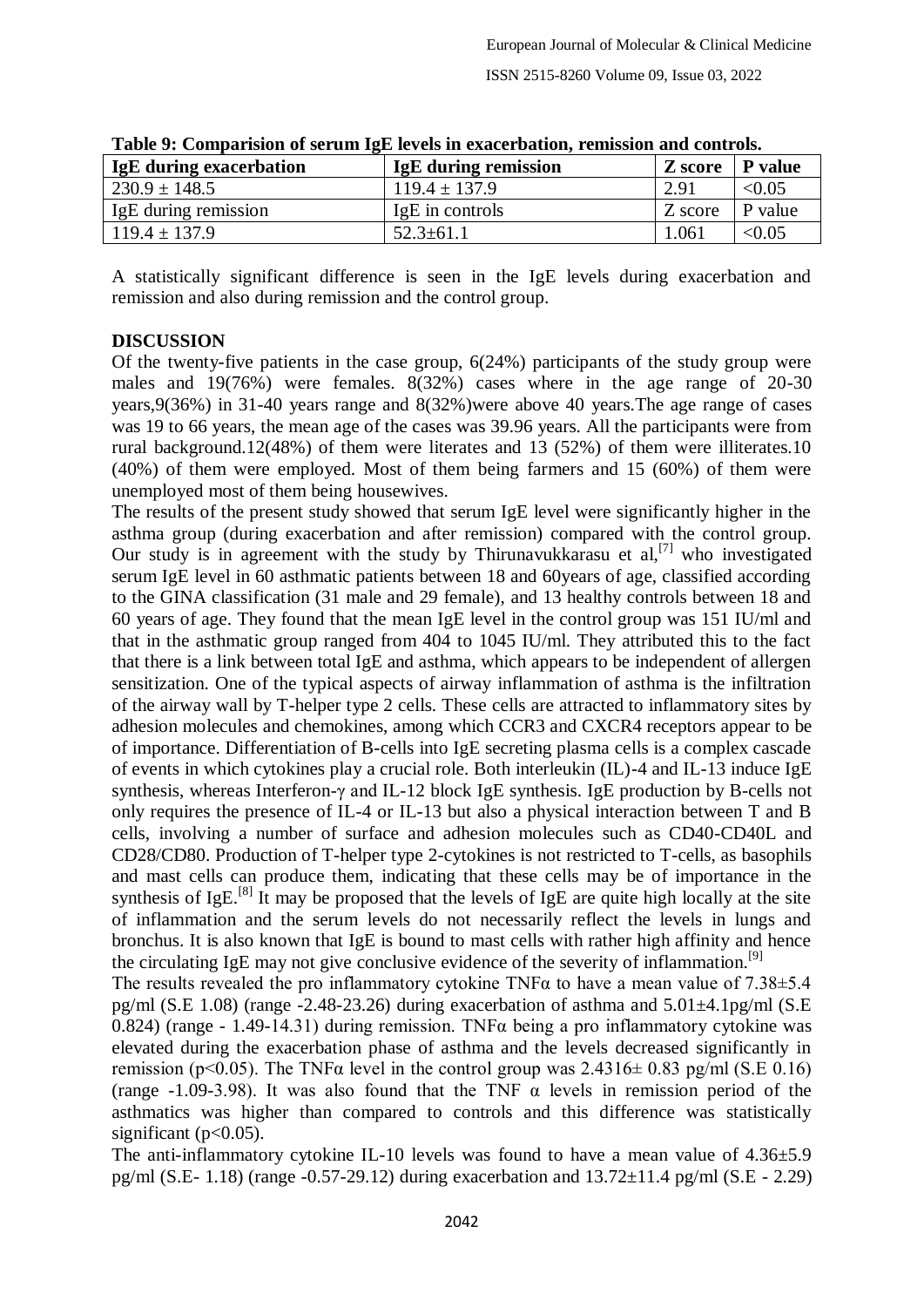(range -2.37-49.77). IL 10 was found to be significantly higher in remission than in exacerbation (p<0.05). The value of IL 10 in controls was  $3.4204 \pm 2.8$  (S.E -0.558) (range - $0.73-12.79$  and it was significantly higher in remission when compared to controls ( $p<0.05$ ).

The serum IgE levels during exacerbation was  $230.9 \pm 148.5$ IU/ml (range - 4.06 - 441.05) and in remission it was  $119.4 \pm 137.9$  IU/ml (range - 2.33 -397.67). The serum IgE levels were found to be significantly higher in exacerbation than in remission  $(p<0.05)$ , the control group the mean value was  $52.3\pm61.1$ IU/ml (range -  $52.3\pm61.1$ ). The difference between the control group and remission was statistically significant.  $(p<0.05)$ 

The correlation (r) using spearman's rank correlation test between TNFα and IgE during exacerbation had a positive correlation but a weak one, and IL10 and IgE during remission had a positive correlation but was statistically insignificant.

Thus we can conclude that the levels of TNF $\alpha$  are 3.03 folds higher in exacerbation and 2.06 folds higher in remission when compared to the controls. IL- 10 levels were 1.27 folds higher in exacerbation and 4.01 folds higher in remission when compared to controls. IgE levels were 4.41 folds higher in exacerbation when compared to controls and 2.28 folds higher in remission in comparison to controls.

Tumor necrosis factor- $\alpha$  increases the expression of cellular adhesion molecules and facilitates the passage of leucocytes into the airway in response to allergen and to bacterial products. In addition, it would appear to increase airway smooth muscle cell contractility and expression of eotaxin, and also to increase IL-5 secretion. In asthma, as in other situations, TNF- $\alpha$  may have apoptotic activity, although this specific question has not been addressed within the airway, but perhaps it could be responsible for airway epithelial shedding. There is also data to implicate TNF- $\alpha$  in airway remodelling and fibrosis. A polymorphism in the TNF-α promoter resulting in increased generation of this cytokine has also been linked to asthma in genotypic studies. These facts make  $TNF-\alpha$  a logical target for intervention and studies are underway to determine if inhibition of this multifunctional cytokine may improve the range of drugs available in asthma therapy.

Glucocorticosteroid (GCS) treatment of asthma is the most effective anti- inflammatory agent and has a broad range of activity across many cytokine networks and other mediators.<sup>10</sup> Inhibition of TNF-α production is no exception to this activity. The breadth of this inhibition and activity also leads to unwanted side-effects at higher doses, and when the treatment period is prolonged. There is therefore a need for increasing the range of GCS-sparing treatments that can be used to reduce the dose of these highly effective drugs. Novel methods of inhibiting TNF-α are currently under investigation in diseases other than asthma, for example, Rheumatoid arthritis and conditions where an excess of TNF-α contributes to morbidity and mortality (e.g. Malaria and gram-negative sepsis, and the jarish herxheimer reaction). A variety of candidates are being studied. These are postulated to have different mechanisms, including inhibitors of TNF- $\alpha$  mRNA transcription (e.g. Pentoxifylline and phosphodiesterase Inhibitors).<sup>[11,12]</sup> Entzian et al.<sup>[12]</sup> studied Three xanthines and showed both inhibition of IFN- $\alpha$  and TNF- $\alpha$  release with the novel compound a802715 demonstrating greater potency than pentoxifylline or theophylline.

Other types of pharmacological TNF-α inhibitors include accelerators of TNF-mRNA degradation (e.g. Thalidomide);<sup>[13,14]</sup>inhibitors of TNF protein translation (e.g tetravalent guanylhydrazone) and the metalloproteinase Inhibitors that prevent the cleavage of the 26 k da membrane bound Protein to the active 17 kda molecule.<sup>[15,16]</sup> Other approaches include TNF receptor fusion proteins and monoclonal antibodies.<sup>[17]</sup> Monoclonal antibodies have also been raised against TNF- $\alpha$  and have reached trials in human subjects who have rheumatoid arthritis, usually as a humanized murine antibody Generally,  $[18]$  these studies have shown encouraging results, although the problems associated with this type of therapy may limit its use to certain categories of disease.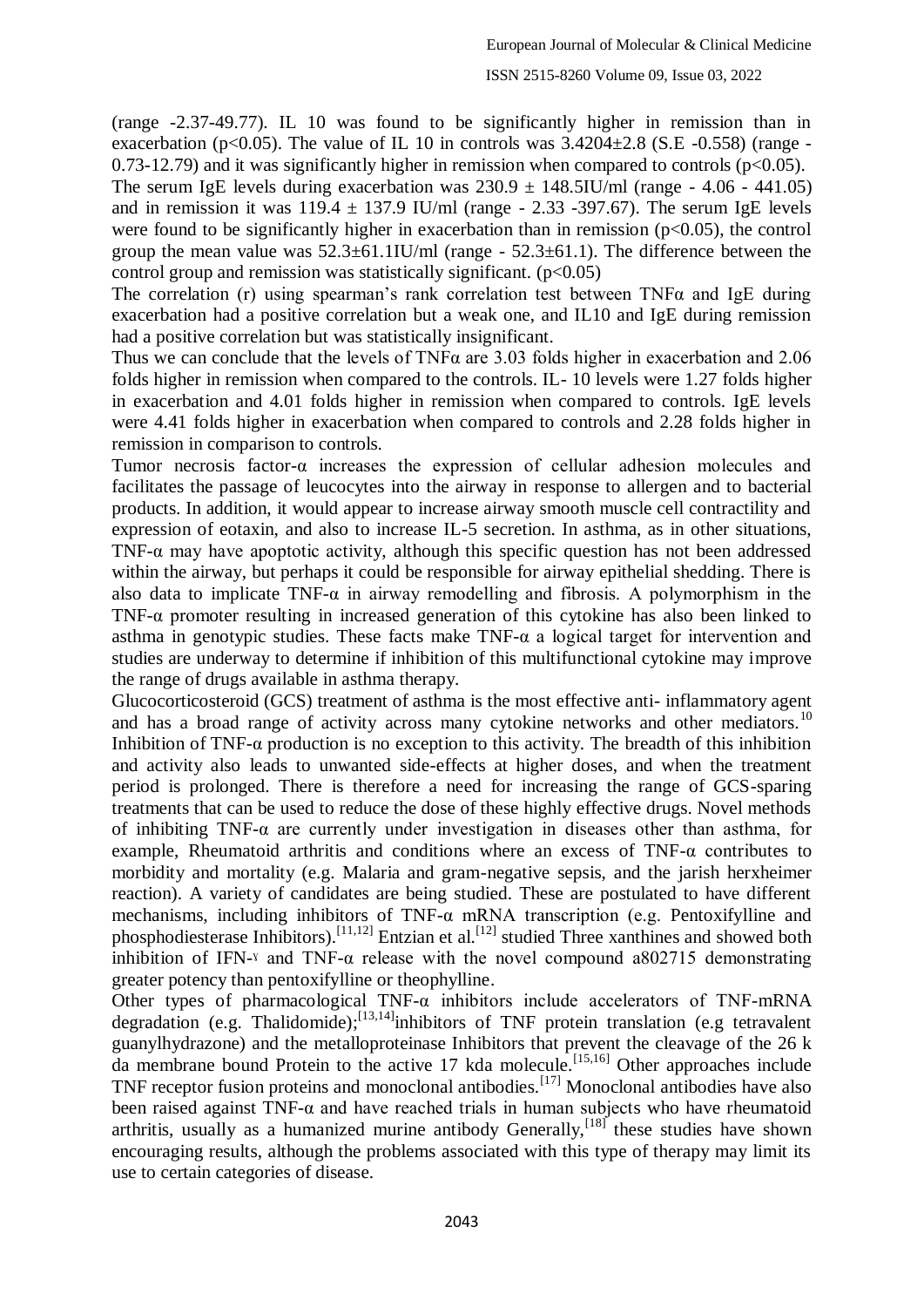# **CONCLUSION**

Persistently elevated levels of the pro inflammatory cytokine (TNFα) and IgE in the remission phase points to the chronic inflammatory nature of asthma and the exacerbations being acute on chronic type of inflammation. The higher levels of IL-10 point out towards the anti-inflammatory role of IL -10 and its role in inducing a remission.

### **REFERENCES**

- 1. Global Initiative for Asthma. Global Strategy for Asthma Management and prevention.
- 2. McCaig LF, Burt CW. National hospital ambulatory medical care survey:200emergency department summary; advance data from vital and health statistics, No 335. Hyattsville, MD: National center for health statistics, 2001
- 3. Alalia Berry, MD, and William W. Busse, MD Biomarkers in asthmatic patients: Has their time come to direct treatment?
- 4. Kips JC Cytokines in asthma. Eur Respir J 2001; 18: Suppl. 34, 24s–33s.
- 5. Shah A, Church MK, Holgate ST. Tumour necrosis factor alpha: a potential mediator of asthma. Clin Exp Allergy 1995;25:1038–44.
- 6. Fiorentino DF, Zlotnik A, Mossmann TR, et al. IL-10 inhibits cytokine production by activated macrophages. J Immunol 1991;147:3815–22.
- 7. Thirunavukkarasu S, Mysore S, Chickballapur R, Srikantaiah C, Mohan R, Rage E et al. Evaluation of serum immunoglobulin E levels in bronchial asthma. Lung India 2010; 27:138–140.
- 8. Yssel H, Abbal C, Pène J, Bousquet J. The role of IgE in asthma. Clin Exp Allergy 1998;28(Suppl 5):104–109.
- 9. Davila I, Valero A, Entrenas LM, Valveny N, Herráez L, SIGE Study Group. Relationship between serum total IgE and disease severity in patients with allergic asthma in Spain. J Investig Allergol Clin Immunol 2015; 25 (2):120–127.
- 10. Fiorentino DF, Bond MW, Mosmann TR. Two types of mouse T helper cell. IV. Th2 clones secrete a factor that inhibits cytokine production by Th1 clones. J Exp Med. 1989; 170: 2081-2095.
- 11. Eigler A, Sinha B, Hartmann G, Endres S. Taming TNF strategies to restrain this proinflammatory cytokine. Immunol. Today 1997; 18: 487–92.
- 12. Enzian effects of theophylline: important for the development of asthma therapy? Allergy 1998; 53: 749–54.
- 13. Moriera AL, Sampaio EP, Zmuidzinas A, Frindt P, Smith KA, Kaplan G. Thalidomide exerts its inhibitory action by enhancing mRNA degradation. J. Exp. Med. 1993; 177: 1675–80.
- 14. Tavares JL, Wangoo A, Dilworth P, Marshall B, Kotecha S, Shaw RJ. Thalidomide reduces tumor necrosis factor alpha production by human alveolar macrophages. Respir. Med. 1997; 91: 319.
- 15. Oliver SJ, Cheng TP, Banquerigo ML, Brahn E. The effect of thalidomide and 2 analogs on collagen induced arthritis.J. Rhematol. 1998; 25: 964–9.
- 16. Mohler KM, Sleath PR, Fitzner JN et al. Protection against a lethal dose of endotoxin by an inhibitor of tumour necrosis factor processing. Nature 1994; 370: 218–20.
- 17. Hattori K, Hirano T, Miyajima H et al. A metalloproteinase inhibitor prevents lethal acute graft-versus-host disease in mice. Blood 1997; 90: 542– 8.
- 18. Renzetti LM, Paciorek PM, Tannu SA et al. Pharmacological evidence for tumor necrosis factor as a mediator of allergic inflammation in the airways. J. Pharmacol. Exp. Ther. 1999278: 847–53.